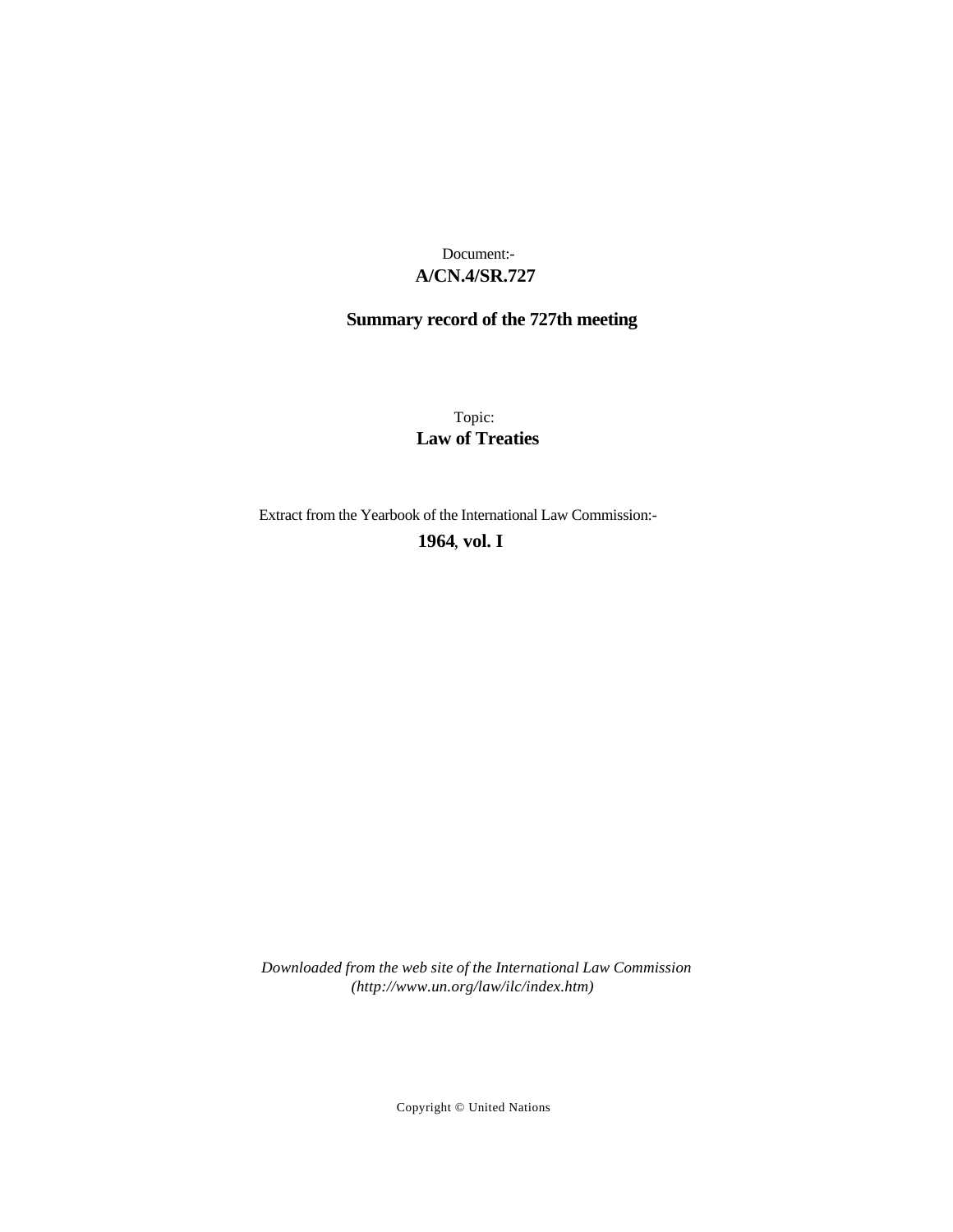#### **727th MEETING**

*Wednesday, 20 May 1964, at 10 a.m.*

*Cfiairman :* Mr. Roberto AGO

#### **Appointment of a Drafting Committee**

1. The CHAIRMAN said that, having consulted the officers of the Commission, he wished to suggest that a drafting committee be set up comprising, in accordance with the Commission's practice, the two Vice-Chairmen, the General Rapporteur and the Special Rapporteur on the Law of Treaties; the other members could be Mr. Elias, Mr. Jiménez de Aréchaga, Mr. de Luna, Mr. Reuter and Mr. Rosenne. Mr. Bartos, as Special Rapporteur on special missions, should be invited to take part in the work of the drafting committee on that topic.

*It was so agreed.*

2. Mr. ROSENNE asked whether it was intended that in future the Drafting Committee should also assume responsibility for the Spanish text of the articles it drafted, as he had suggested at the opening meeting of the session.<sup>1</sup>

3. The CHAIRMAN replied in the affirmative.

## **Law of Treaties (A/CN.4/167)** *(resumed from the previous meeting)*

### [Item 3 of the agenda]

#### ARTICLE 55 *(Pacta sunt servanda) (continued)*

4. The CHAIRMAN invited the Commission to continue consideration of article 55.

5. Mr. PAL said that with his illuminating third report, the Special Rapporteur had made yet another signal contribution to the Commission's work. The principle *pacta sunt servanda* was axiomatic and fundamental to the international order. Nothing should be allowed to throw doubt on that proposition and, accordingly, together with some other members of the Commission, he was unable to subscribe to the statement in the last sentence of paragraph 1 of the commentary, where the obligation to observe treaties was characterized as one of good faith and not *stricti juris.* Good faith was in essence a matter of conscience and was too subtle and imprecise a concept to be taken seriously as a basis for international order. It really lay in the realm where rationalization had not yet penetrated and where decisions had to be made in situations that had not yet been subjected to regulation. In a realm where

6. With regard to the formulation of the article, he observed that the underlying principle was substantially acceptable, but perhaps it was not easily capable of being captured in a formula. Paragraph 1, if amended as suggested by Mr. Briggs, would be acceptable, but the word " observed" should be substituted for the word " applied ".

7. Paragraph 2 was not acceptable.

8. He would comment on paragraph 3 when the Commission came to discuss it later, as suggested by the Special Rapporteur.

9. Paragraph 4 would be acceptable if re-worded, on the lines suggested by Mr. Briggs at the previous meeting,<sup>2</sup> to read: "The failure of any State to comply with its obligations under a treaty engages its international responsibility ".

10. Mr. TABIBI, after paying a tribute to the Special Rapporteur's scholarly report, said that the cardinal rule *pacta sunt servanda* needed to be framed in clear precise terms at the beginning of the section on the application and effects of treaties.

11. There was no need for the words "in force" in paragraph 1 ; they were not only redundant, but also conflicted with article 17, paragraph 1,<sup>3</sup> according to which a State that took part in the negotiation of a treaty or signed it subject to ratification was under an obligation to refrain from acts calculated to frustrate the objects of the treaty, even before it had come into force. The word " general", qualifying the word " rules", should be deleted, as there might be some detailed rules of interpretation that were applicable.

12. Paragraph 2 should be combined with paragraph 1 and should be amplified, as suggested by Mr. Paredes and Mr. Bartos at the previous meeting,<sup>4</sup> so as to take account of both the positive and negative aspects of good faith.

13. As no general rules on State responsibility had yet been framed by the Commission, the limiting clause in paragraph 4, beginning with the words " unless such failure ", should be dropped.

14. Mr. TUNKIN said that the *pacta sunt servanda* rule should be stated concisely and in precise terms and he therefore advocated the deletion of paragraphs 2, 3 and 4. The rule was, in his opinion, of much wider application than the law of treaties, as agreement between States underlay every norm of international law.

a sequence of events was intended to follow a regular, expected course, as was the case with conventions, usages and custom, good faith would be relied on only to secure scrupulous observance of the obligation. By the very fact of undertaking to formulate general rules on treaty obligations, the Commission had assumed that the forces operating in that field followed some regular course, so that they were capable of being subjected to regulation.

<sup>2</sup> Para. 48.

<sup>3</sup>  *Yearbook of the International Law Commission, 1962,* Vol. II, p. 175.

<sup>4</sup> Paragraphs 61-64 and 67.

<sup>1</sup> 722nd meeting, para. 20.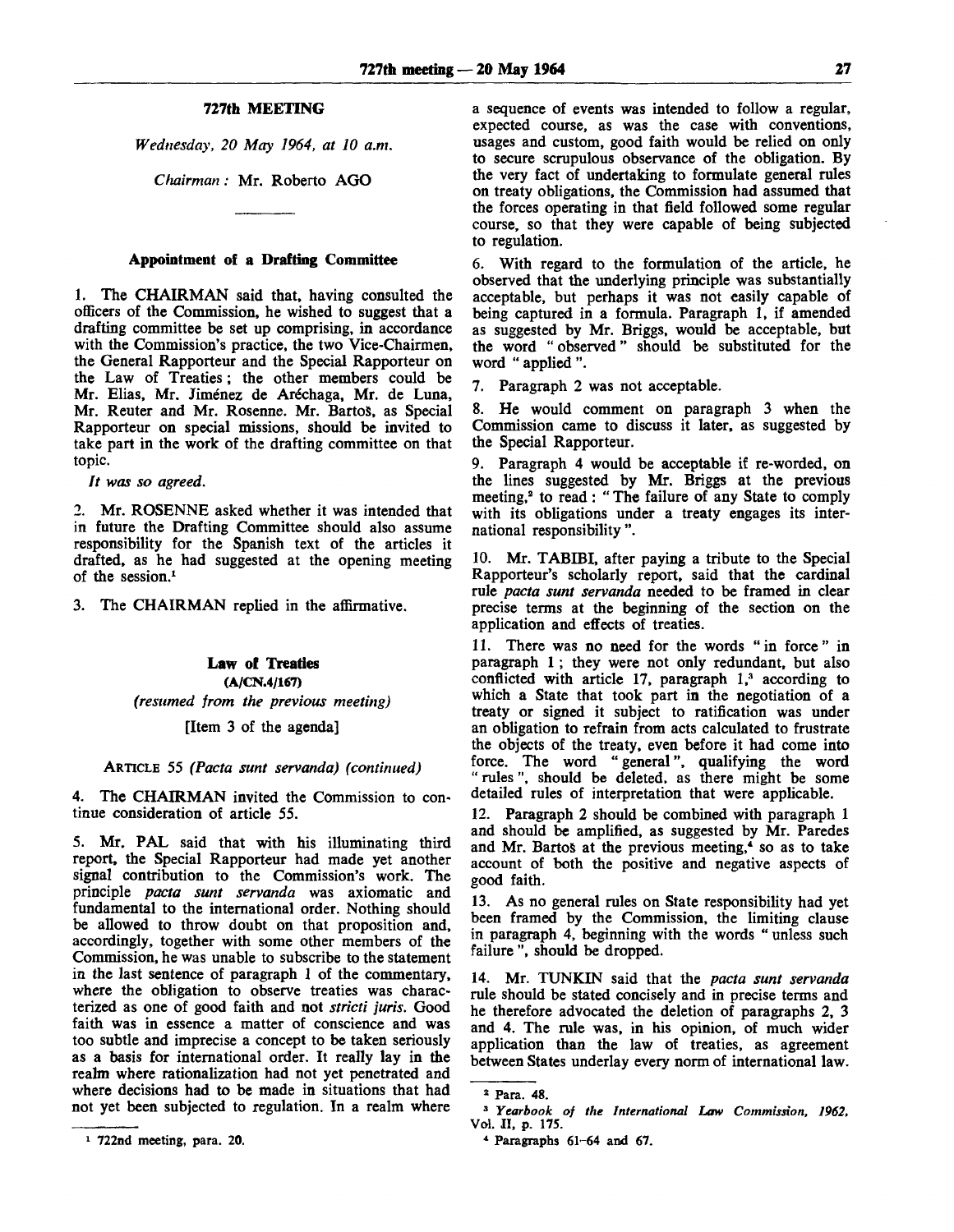But he would not, of course, object to its being stated with regard to treaties. It was enunciated in the third paragraph of the preamble to the United Nations Charter. It was also mentioned in the Czechoslovak draft resolution on the principles of international law concerning friendly relations and co-operation among States in accordance with the United Nations Charter,<sup>5</sup> submitted to the Sixth Committee of the General Assembly at its seventeenth session, paragraph 18 of which read: " Every State is liable to fulfil, in good faith, obligations ensuing for it from international treaties concluded by it freely and on the basis of equality, as well as obligations ensuing from international customary law ".

15. As far as the wording of paragraph 1 was concerned, the phrase " in accordance with its terms" seemed self-evident and served no useful purpose. If the latter part of the paragraph were retained it should not be in its present restrictive form: treaties must be applied in the light of fundamental principles of international law. The words " in force" were useful and established a link with the earlier articles on validity. He did not favour the insertion of the word " legally " to qualify the word " binding ", as suggested by Mr. Briggs, because it might convey the impression that in some other respect a treaty was not binding. He supported Mr. Pal's suggestion that the word " observed" should be substituted for the word " applied ".

16. The last sentence of paragraph 1 of the commentary suggested that the concept of good faith was a moral rather than a legal one, in which case it had no place in the present draft.

17. Sir Humphrey WALDOCK, Special Rapporteur, explained that the last sentence of paragraph 1 of the commentary was intended to convey that it was not enough for States to fulfil treaty provisions to the letter and to maintain that their actions did not conflict directly with the terms of the treaty; they were also under a legal obligation to refrain from doing anything which might impede its proper execution.

18. Mr. TUNKIN observed that if that were the case, paragraph 2 of article 55 did not express the Special Rapporteur's intention precisely. If the principle of good faith were a legal one it could be formulated, but that should be done in a separate article.

19. Paragraph 3, which was to be discussed later, should be transferred to another part of the draft.

20. The principle laid down in paragraph 4 was correctly stated but belonged to the topic of State responsibility and not to the law of treaties.

21. Mr. TSURUOKA said that the Special Rapporteur had been right to begin his draft with an article on the principle *pacta sunt servanda,* which was the fundamental rule of the law of treaties. A further reason for endorsing his proposal to state the rule at that particular point was that the Commission had already taken the principle *pacta sunt servanda* as a basis for drafting articles 32, 33, paragraph 1, and article 34, paragraph I.<sup>6</sup>

22. With regard to the drafting, since the article was to state a fundamental principle of international law, the Commission should endeavour to express the full force of the idea in clear and simple language. He agreed that the words " in force" should be deleted in paragraph 1 ; in any case, the sentence would be more concise without those words. He could see no objection to deleting the last part of the paragraph, from the words " in accordance with its terms... down to the end, though it might perhaps be useful to retain some of that wording in an amended form, such as "in accordance with the spirit of the treaty and with its terms ", in order to place more emphasis on the nature of the principle of good faith, which went beyond the obligations resulting from the letter of the treaty.

23. Paragraph 2 was not absolutely necessary, and as several members of the Commission had suggested, it would perhaps be better to combine paragraphs 1 and 2. Discussion of the ideas expressed in paragraph 3 could be postponed.

24. Paragraph 4 was perhaps redundant, but there would be no harm in retaining it. Perhaps it could be put into a more concise form.

25. The CHAIRMAN, speaking as a member of the Commission, said that one of the features of the Special Rapporteur's report was that it dealt very fully with all the points that might arise. The Special Rapporteur always included, in each of the articles he submitted to the Commission, more than he himself would wish to see included, leaving it to the Commission to make a selection. That was particularly true of article 55, which might well be drafted more concisely.

26. He agreed with Mr. Tunkin that the principle *pacta sunt servanda* might be taken in a broad sense as the basis of the binding force of any rule of international law, whether conventional or customary. But the members of the Commission were agreed that, in the particular context, it should be construed only in the strict sense as a fundamental rule of the law of treaties. In that sense the rule formulated was a rule of general customary law which recognized the binding force of treaty provisions.

27. He hesitated to give an opinion on paragraph 2. The idea it expressed came from article 17, which concerned the obligation of good faith under which a State taking part in the negotiation was required, before the treaty came into force, to refrain from acts calculated to frustrate the objects of the treaty. That, however, was a very special obligation which existed at a time when the treaty was not yet in force and when, consequently, there were no obligations under the treaty. But, should that principle be repeated in

<sup>5</sup>  *Official Records of the General Assembly, Seventeenth Session, Annexes,* Vol. Ill, agenda item 75, document A/C.6/ L.505.

<sup>6</sup>  *Official Records of the General Assembly, Eighteenth Session, Supplement No. 9,* pp. 6-8.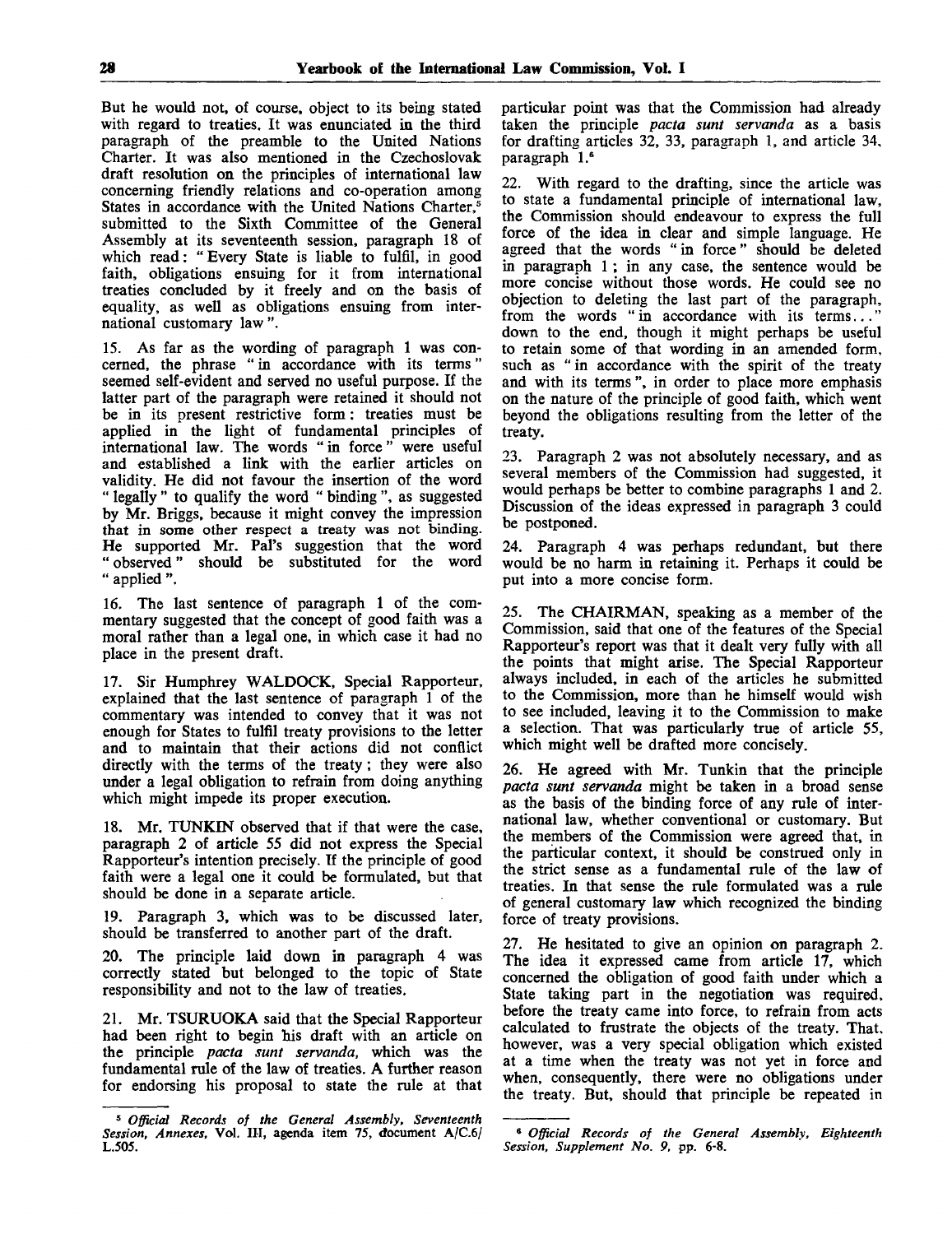respect of a time when the treaty, being in force, produced its effects and itself gave rise to obligations ? An act such as that contemplated in paragraph 2 probably constituted a breach of treaty obligations in itself. Even if the Commission decided to state that principle, it seemed better not to do so in article 55, so as not to weaken the principle, stated in paragraph 1 of that article.

28. Mr. Rosenne had already demonstrated that it would be advisable to insert a reference to the principle of article 55 in the articles mentioned in paragraph 3, which were to be discussed later, rather than adopt the contrary solution.

29. Paragraph 4 stated a principle connected with responsibility, which might be thought out of place in an article on the law of treaties. One of the most firmly established principles of customary law was that breach of an international obligation engaged a State's responsibility. But a State's responsibility was engaged by the breach of an international obligation of any kind, whether imposed by a treaty or by customary law. Hence there was no need to introduce at that point an idea which the Commission would study in general in connexion with the circumstances excluding responsibility. It was a difficult problem, calling for much caution and reflection; it would be dangerous to tackle it prematurely. Moreover, paragraph 4 might seem designed to furnish States with an excuse for failing to respect a treaty, and Mr. Verdross had already pointed out how inappropriate it was to include such a clause concerning State responsibility in article 55.

30. To revert to paragraph 1, like Mr. Briggs and Mr. Tsuruoka, he thought the wording should be as concise as possible, but he urged that the expression " in force " should be retained. It had been argued that it was superfluous, because a treaty which was not in force was not binding; but at its fifteenth session the Commission had considered a number of cases in which a treaty ceased to be in force; for example, in consequence of a new peremptory norm of general international law supervening after the treaty's entry into force, or by the operation of a resolutive condition in a treaty. If article 55 did not specify that it referred to a treaty in force, a State might require the performance of an obligation deriving from a treaty which had in fact ceased to be in force.

31. The expression " in good faith" should also certainly be retained, for those words were the very essence of the rule stated. The obligation was not only a moral, but also a legal one. On the other hand, although he was in favour of codifying certain principles relating to the interpretation of treaties, he saw no need to refer to them in article 55. It was sufficient to say that the treaty was binding upon the parties and must be applied by them in good faith.

32. Mr. **BRIGGS,** in answer to the objections made by Mr. Amado and Mr. Tunkin to the insertion of the word " legally" before the word " binding" in paragraph 1, said he admitted that it might appear redundant, but he had been prompted to make the suggestion by the last sentence in paragraph (1) of the

commentary, in the light of which it seemed necessary to emphasize that the *pacta sunt servanda* rule was a legal obligation and not merely one of good faith; he had been reassured by the Special Rapporteur's oral explanation of the meaning of that sentence. Part of the the difficulty was perhaps due to the not very felicitous expression " obligation of good faith " used in article 17, paragraph 1, and in paragraph (4) of the commentary on article 55. The concept was imprecise and could be read as either going beyond or falling short of a legal obligation. He had accordingly suggested that, if paragraph 2 were retained, it should start at the words " a party to a treaty ", but he was inclined to think that the article would have more force if reduced to a single paragraph based on paragraph 1, with some of the changes suggested during the discussion.

33. Despite the arguments put forward by Mr. Tunkin and the Chairman, he still maintained that the words " in force " in paragraph 1 were superflous, particularly in view of the definition in article  $1(a)$ .<sup>7</sup> Perhaps the opening words of paragraph 1 might be redrafted to read " When a treaty is in force it is binding ... etc."

34. Mr. de LUNA said that the Special Rapporteur had very clearly perceived all the aspects of the problem dealt with in article 55, and he approved of its content. As to the drafting, he was in favour of concise, clear and convincing language. The concept of good faith was perfectly appropriate in that article and was important not only as a rule for interpreting a treaty, but as the very foundation of the principle *pacta sunt servanda.* True, the principle *pacta sunt servanda* could be construed as emanating from the principle *consuetudo est servanda.* But although in international practice States had always recognized that once they had declared their will together with other States they were bound by the declaration, that was not a requirement of logic; for why should past will prevail over future will? It was a requirement of the principle of good faith, without the observance of which no society could exist. But it was not necessary to define the principle at that point.

35. With regard to the points raised by Mr. Briggs, he agreed with Mr. Ago that the expression " in force " should be retained in order to make clear in what circumstances the principle *pacta sunt servanda* applied. On the other hand, there was no objection to deleting the last part of the sentence, from the words " in accordance with".

36. With regard to the general rules governing the interpretation of treaties, some argued mistakenly that only the rules of logic and grammar were applicable; but the social function of the law, which was to maintain order in society, must also be taken into account. That was precisely why the Special Rapporteur had referred to the general rules of international law governing the interpretation of treaties.

37. He associated himself with Mr. Rosenne's observations on paragraph 3 and with those made by the Chairman on paragraph 4.

<sup>7</sup>  *Yearbook of the International Law Commission, 1962,* Vol. H, p. 161.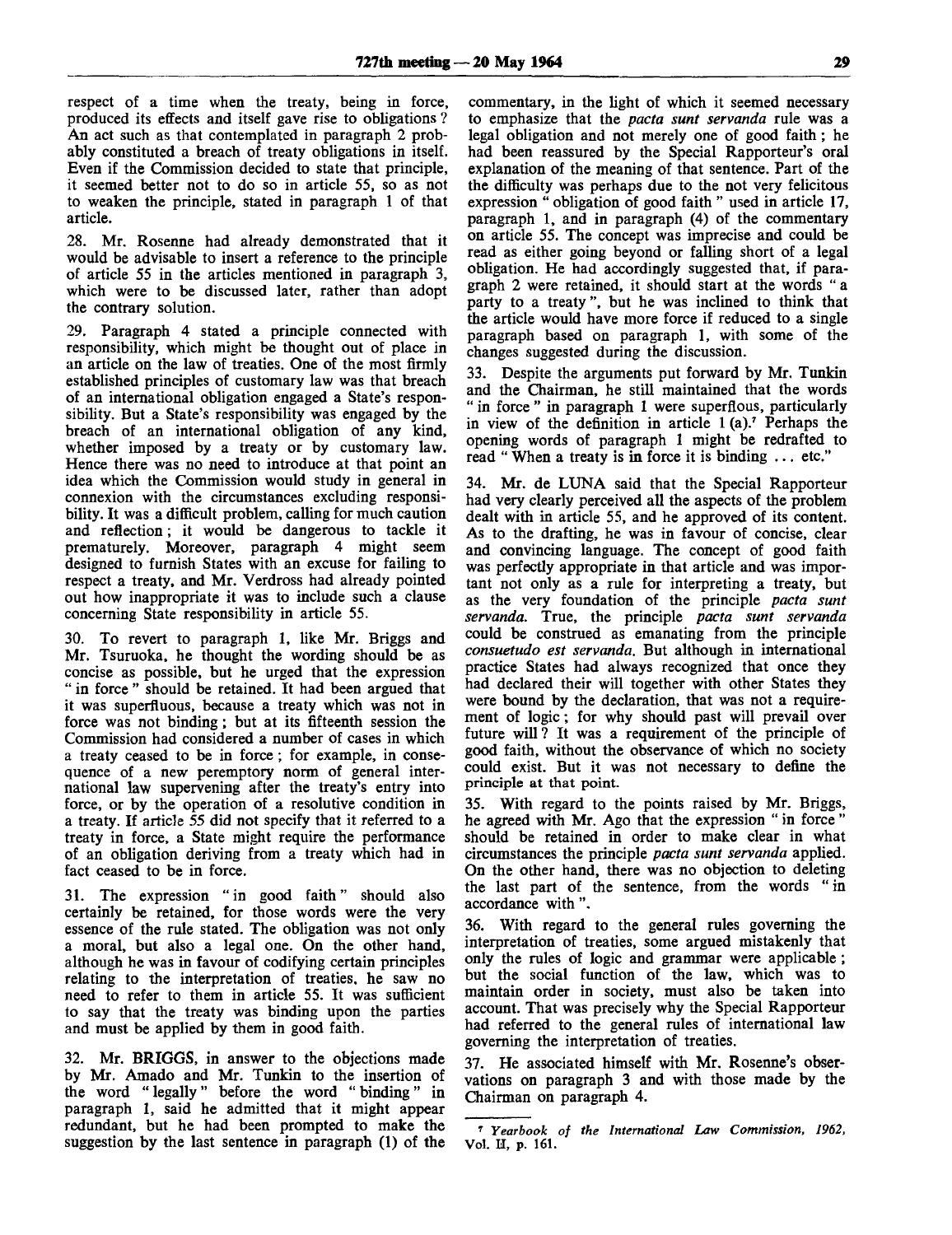38. Mr. BARTOS, referring to the question of the interpretation of treaties, said that most international disputes arose out of the interpretation, not the content, of treaty provisions. The case-law of the International Court of Justice, and most arbitral awards, showed that a State rarely contested the existence or wording of a treaty's provisions; the dispute was generally due to an interpretation incompatible with good faith. The Special Rapporteur had therefore been right to emphasize, at the end of paragraph 1, that treaties must be interpreted in accordance with certain international rules which ensured the application of the principle of good faith. The reference to those rules did not, of course, remove the obligation to apply the very general fundamental principles of international law. On that point he was arguing not only from the theoretical, but also from the practical point of view, for it was necessary to prevent the abuses which frequently occurred and remind States of their duty.

39. Mr. EL-ERIAN said he appreciated the way the Special Rapporteur had responded to the appeal made by some members at the previous session, that the articles should be presented in a rather more concise form than in his previous drafts. His scheme for combining in Part III provisions on the application, effects, revision and interpretation of treaties was to be welcomed ; it was particularly appropriate to deal with application and interpretation together, as was often done in provisions on the pacific settlement of disputes in treaties in general.

40. An article on the principle of *pacta sunt servanda,* regarded as *la norme supreme* or the first foundation of the norms of international law by such authorities as Kelsen and Anzilotti, should certainly be placed at the beginning of Part III and be so drafted as to refer not only to the negative, but also to the positive aspects of the obligation. It was noteworthy that the preamble to the Covenant of the League of Nations spoke of the " maintenance of justice and scrupulous respect for all treaty obligations in the dealings of organized peoples with one another ", whereas the preamble to the United Nations Charter was couched in more positive terms, since it referred to the establishment of "conditions under which justice and respect for the obligations arising from treaties and other sources of international law can be maintained ". The rule *pacta sunt servanda* required not only the formal performance of treaty obligations, but also respect for their spirit and the fulfilment of obligations deriving from general treaties to which the States concerned might be parties.

41. With regard to the actual drafting of the article, it would be useful to retain the words "in force" in paragraph 1 and to qualify them with the phrase "in accordance with the provisions of Part II", which would link article 55 with the clauses concerning essential validity. The latter part of paragraph 1 should be amended to remove the restrictive connotation; treaties must be applied in the light of fundamental rules of international law and the Charter, not merely in the light of rules of interpretation.

42. Paragraph 2 should be expanded to show that good faith required not only that the parties refrain

from certain acts, but also that they give effect to the spirit of the treaty. As drafted, the paragraph was too negative.

43. Mr. PESSOU, associating himself with the compliments paid to the Special Rapporteur on the quality of his work, said the comments he had intended to make on article 55 had already been made by previous speakers, in particular by the Chairman. In his opinion, the words " in force", in paragraph 1 should be retained, but the latter part of the paragraph, starting with the words " in accordance with ", should be deleted. The question of the rules of interpretation could be dealt with in another part of the draft.

44. Mr. AMADO thanked the Chairman for pointing out that the Special Rapporteur had submitted a very complete text so that the Commission could make a selection from the ideas it embodied.

45. As to the question whether the words " in force " would be retained or deleted, he did not see how anyone reading the sentence could be led to believe that it applied to a treaty that was not in force.

46. Mr. LIANG, Secretary to the Commission, said that he would confine his remarks to the words "in force " in paragraph 1. Personally, he subscribed to the view that those words were not necessary, for the reasons already given by several members of the Commission.

47. It was true that the expression " treaties and conventions in force" was used in Article 36, paragraph 1, and Article 37 of the Statute of the International Court of Justice; it also appeared in the corresponding provisions of the Statute of the Permanent Court of International Justice. But the reason for using the words " in force " in that context was that time was of the essence of the matter. It was very important to find out whether, at the time when a dispute was submitted to the Court, a particular treaty conferring jurisdiction on the Court was in force or not. One example was the declarations made under Article 36, paragraph 2, of the Statute of the Court; some of the declarations made under Article 36 of the Statute of the Permanent Court of International Justice had lapsed in 1945 when the Statute of the International Court of Justice had come into force.

The third paragraph of the preamble to the United Nations Charter referred to the establishment of "conditions under which justice and respect for the obligations arising from treaties " could be maintained ; it had not been considered necessary to add the words " in force " after the word " treaties ", it being naturally assumed that the term " treaty " meant " treaty in force ".

49. He could see no more reason for using the expression " treaty in force " in article 55 of the draft than in the other articles where the term " treaty " was used with the obvious meaning of " treaty in force".

50. Mr. YASSEEN said he still doubted the need for the words " in force ". The characteristic of a treaty in force was that it was binding on the parties. Since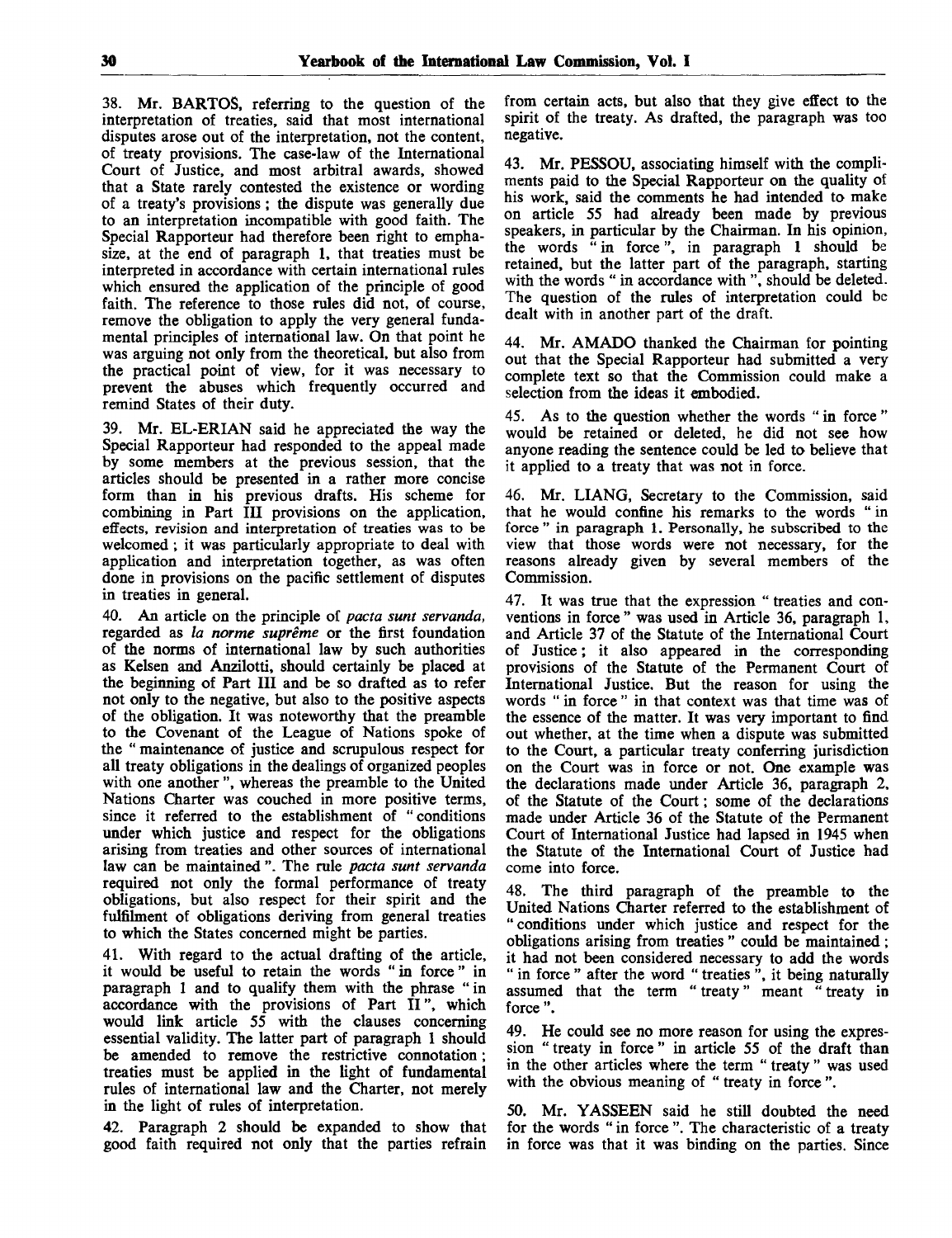paragraph 1 spoke of a treaty being " binding upon the parties ", obviously the treaty was in force. A treaty that was not in force could not bind the parties, and it was therefore tautological to say " A treaty in force is binding upon the parties ".

51. He also doubted whether it was advisable to retain the last part of paragraph 1, from the words " in accordance with" to the end. A treaty should be interpreted in a reasonable manner, according to logic and to the rules of law governing interpretation. Mr. Tunkin had rightly argued that treaties must be applied in the light of all the general rules of international law. Every provision should be construed in the light of the entire body of law. The idea that good faith should also preside over the interpretation of a treaty was quite right, but it was already implicit in the first part of the sentence ; to say that the treaty must be applied in good faith meant, *inter alia,* that it must be interpreted in good faith, for there could be no application without prior understanding of the meaning, and hence without interpretation.

52. He still thought it unnecesary to retain paragraph 2; and he had the impression that the Commission was moving towards that conclusion. What was said in paragraph 2 followed from the binding force of the treaty, and there was no reason to mention that consequence rather than the others.

53. With regard to paragraph 4, no one contested that the non-performance of a treaty engaged the international responsibility of the defaulting State. A general convention on the law of treaties would not be complete if that principle were not at least mentioned, but there was no need to go into details. It should, however, be added that the responsibility was not absolute, for there were cases in which a State could invoke other rules of international law which justified or excused a derogation. To insert a clause to that effect in article 55 would not be encroaching on the law of the international responsibility of States.

54. Mr. ROSENNE said he favoured Mr. Pal's suggestion that the word " applied " in paragraph 1 should be replaced by a more suitable term.

55. With regard to the words " in force ", he did not support Mr. Briggs's suggestion that the opening words be amended to read: "When a treaty is in force...". If, as he believed, the intended reference was to a period of time rather than to the question of essential validity, an appropriate wording would be "Whenever a treaty is in force...", but he himself considered the word " Whenever" redundant and would prefer the opening words to remain as they stood. The Secretary to the Commission had commented on the use of the expression " in force " in articles 36 and 37 of the Statute of the International Court of Justice. That expression, which had first been inserted in the Statute of the Permanent Court of International Justice for special reasons, had given rise to a good deal of controversy, and the Court had attributed slightly different meanings to it in the different articles, according to the circumstances of each case.

56. With regard to paragraph 4, he pointed out that the Commission had already obliquely recognized the

connexion between the law of treaties and State responsibility in the concluding sentence of paragraph (6) of its commentary on article 42 (Termination or suspension of the operation of a treaty as a consequence of its breach), which spoke of " the injured party's right to present an international claim on the basis of the other party's responsibility with respect to the breach ".<sup>8</sup> It would be appropriate to include such recognition somewhere in the draft articles themselves.

57. Mr. ELIAS said that no case had been made for the retention of the words " in force"; nor did he favour the compromise suggestion by Mr. Briggs. The *pacta sunt servanda* rule was a basic rule of public international law and should be formulated in categorical terms. The qualification " in force " weakened the formulation of what was a paramount principle of international law by introducing an element of controversy. The controversy mentioned by Mr. Rosenne in connexion with articles 36 and 37 of the Statute of the Court strengthened the case for dropping the words " in force ".

58. The issue raised in connexion with the words " in force " was one which had been disposed of when the Commission had adopted article 30 (Presumption as to the validity, continuance in force and operation of a treaty).<sup>9</sup> That article provided that: " Every treaty concluded and brought into force in accordance with the provisions of Part I shall be considered as being in force and in operation with regard to any State that has become a party to the treaty...". Since Part III of the draft articles was an integral part of the whole draft, it was clear that any reference in it to a " treaty " meant a treaty brought into force in accordance with the provisions of Part I and therefore " in force" within the meaning of article 30. There was no more reason for using the expression " a treaty in force " in article 55 than in article 56 or any other article of Part III.

59. Mr. TABIBI said that in his opinion, the provisions of paragraph 2 were not consistent with those of article 17,<sup>10</sup> which the Commission had adopted at its fourteenth session and which had been submitted to governments for their comments. Paragraph 1 of that article provided that a State which had taken part in negotiating a treaty, or which had signed it subject to ratification, was under an obligation, prior to the entry into force of the treaty, to refrain from acts calculated to frustrate its objects if and when it should come into force. A statement in article 55 that a State which was actually a party to a treaty was under a similar obligation would be difficult to reconcile with the terms of article 17.

60. The CHAIRMAN, speaking as a member of the Commission, said he wished to add three comments. First, he agreed with Mr. Amado, that article 55 could only refer to a treaty in force. Nevertheless, there

<sup>8</sup>  *Official Records of the General Assembly, Eighteenth Session, Supplement No. 9,* p. 18.

<sup>9</sup>  *Ibid.,* p. 3.

<sup>10</sup>  *Yearbook of the International Law Commission, 1962,* Vol. H, p. 175.